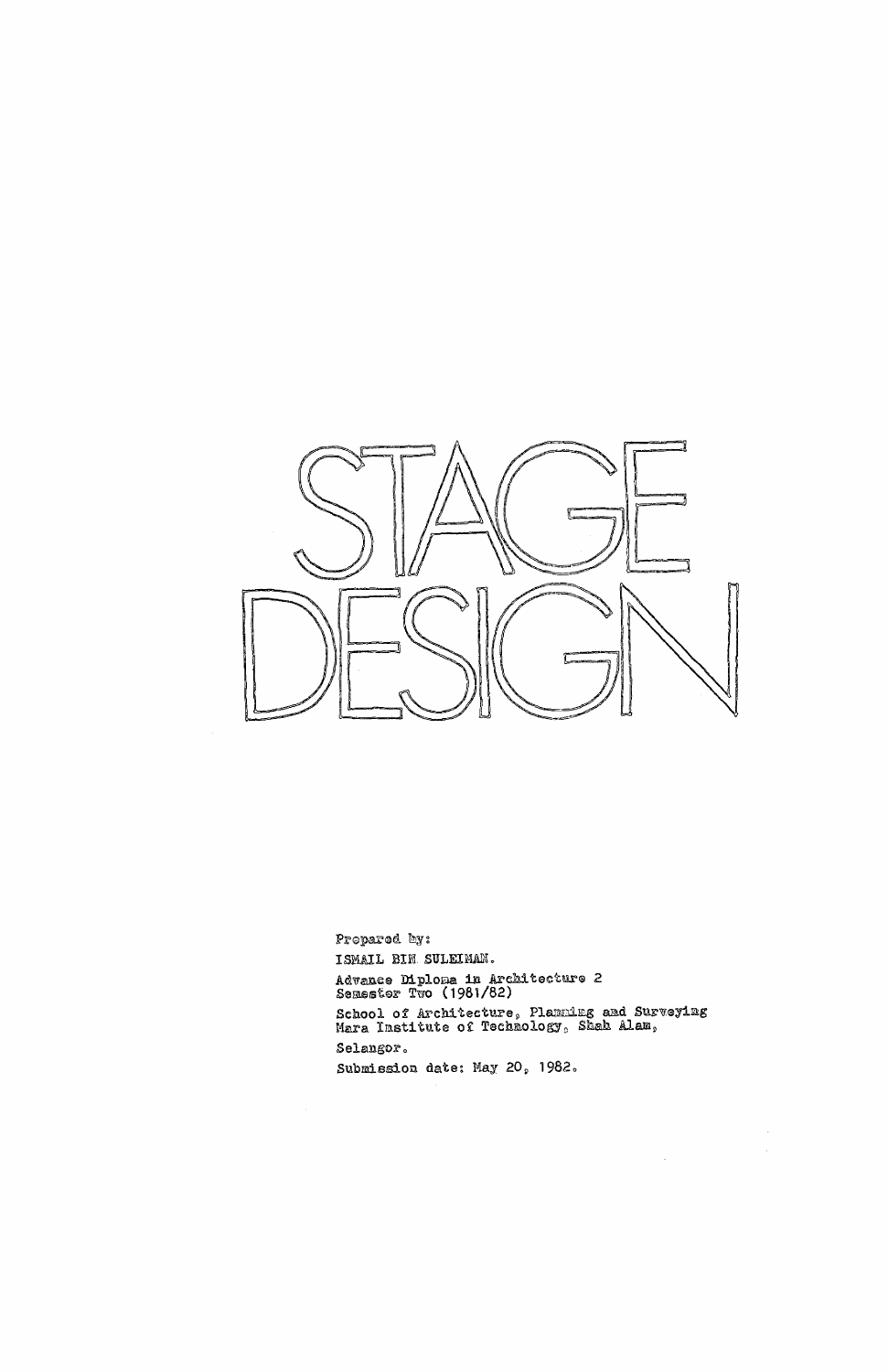(i)

 $1.62$  Pit design.  $37$ 

## **o**

|     | ۰         | Contents.                                 | (i.) |
|-----|-----------|-------------------------------------------|------|
|     | ۰         | List of illustrations.                    | (v.) |
|     | А.        | Introduction.                             | 1    |
|     | B.,       | Stage Definition.                         | 3    |
|     |           |                                           | 6    |
|     | C.        | Historical development.                   |      |
| (3) |           | ACTING AREA, TYPES OF STAGE DESIGN, STAGE |      |
|     | PLANNING. |                                           |      |
|     |           | 1.10 Performance-audience relationship    | 13   |
|     |           | 1.20 Performance-audience arrangements.   | 14   |
|     |           | 1.30 Acting area.                         | 18   |
|     |           | 1.40 Entrance to stage.                   | 22   |
|     |           | 1.50 Different types of stage design.     | 25   |
|     |           | 1.51 Stage lifts.                         |      |
|     |           | 1.52 Sectional lifts.                     | 28   |
|     |           | 1.53 Operation of lifts.                  | 29   |
|     |           | 1.54 Revolving stage.                     | 30   |
|     |           | 1.55 Twin Revolves.                       |      |
|     |           | 1.56 Wagon stages.                        | 32   |
|     |           | 1.57 Combined lift and revolving          |      |
|     |           | stage.                                    | 35   |
|     |           | 1.60 Provision for orchestra.             | 36   |
|     |           | 1.61 Size of orchestra.                   |      |
|     |           |                                           |      |

 $\sim 10^7$ 

|                                    | -  |
|------------------------------------|----|
| 1.63 Stage design (orchestra).     | 41 |
| 1.70 Safety curtain and fire vall. | 42 |
| 1.71 Automatic smoke vents.        | 46 |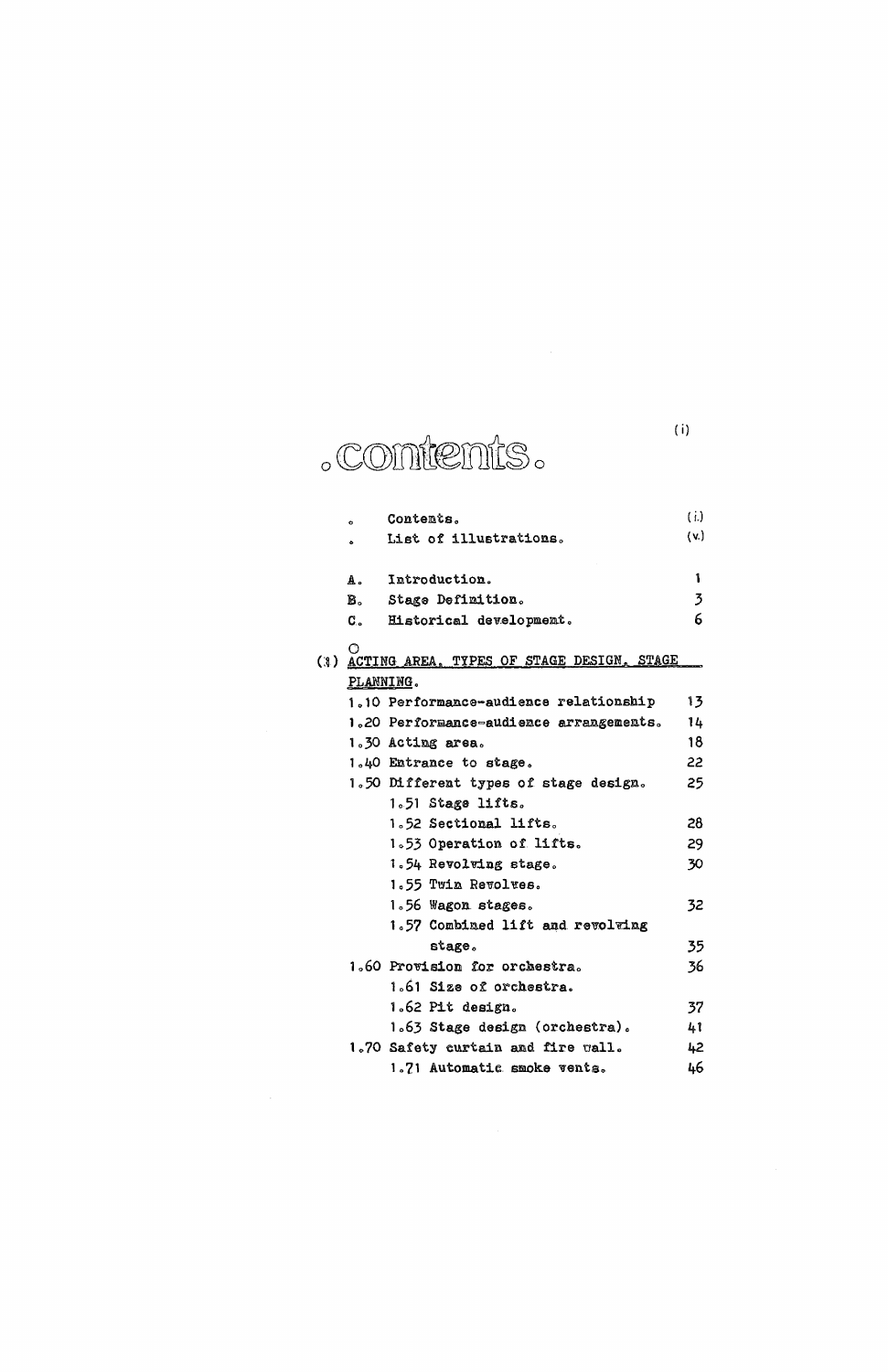$\label{eq:11} \textbf{(ii)} \qquad \qquad \textbf{1} \qquad \qquad \textbf{1}$ 

|     | 1.72 Height of proscenium.               | 47 |
|-----|------------------------------------------|----|
|     | 1.73 Escape from stage.                  | 48 |
|     | 1.80 The stage floor.                    | 49 |
|     | 1.81 Material for stage.                 | 51 |
| (2) | BACKSTAGE OPERATION.                     |    |
|     | 2.10 Production elements.                | 55 |
|     | 2.20 Dressing room equipment and layout. | 57 |
|     | 2.30 Circulation.                        | 58 |
|     | 2.40 Greem room.                         | 59 |
|     | 2.50 Rehearsal spaces.                   | 60 |
|     | 2.60 Working circulation.                | 61 |
|     | O<br>(3) STAGE SCENERY.                  |    |
|     | 3.10 Functions of stage scenery.         | 64 |
|     | 3.20 Structure.                          | 66 |
|     | 3.30 Types of scenery.                   | 67 |
|     | 3.40 Changing scenery.                   | 68 |
|     | 3.50 Fly tower.                          | 71 |
|     | 3.60 Fire hazard of stage scenery.       | 73 |
|     | 3.70 Materials for scenery.              | 75 |
|     | 3.80 Storage of scenery.                 | 79 |
|     | $(4)$ STAGE MACHINERY.                   |    |

| <u>OIAUD PIAULLMENI.</u> |                                  |     |
|--------------------------|----------------------------------|-----|
|                          | $4.10$ On the stage floor.       | 81  |
|                          | 4.11 Wagon or movable platforms. | 82. |
|                          | 4.12 Revolving.                  |     |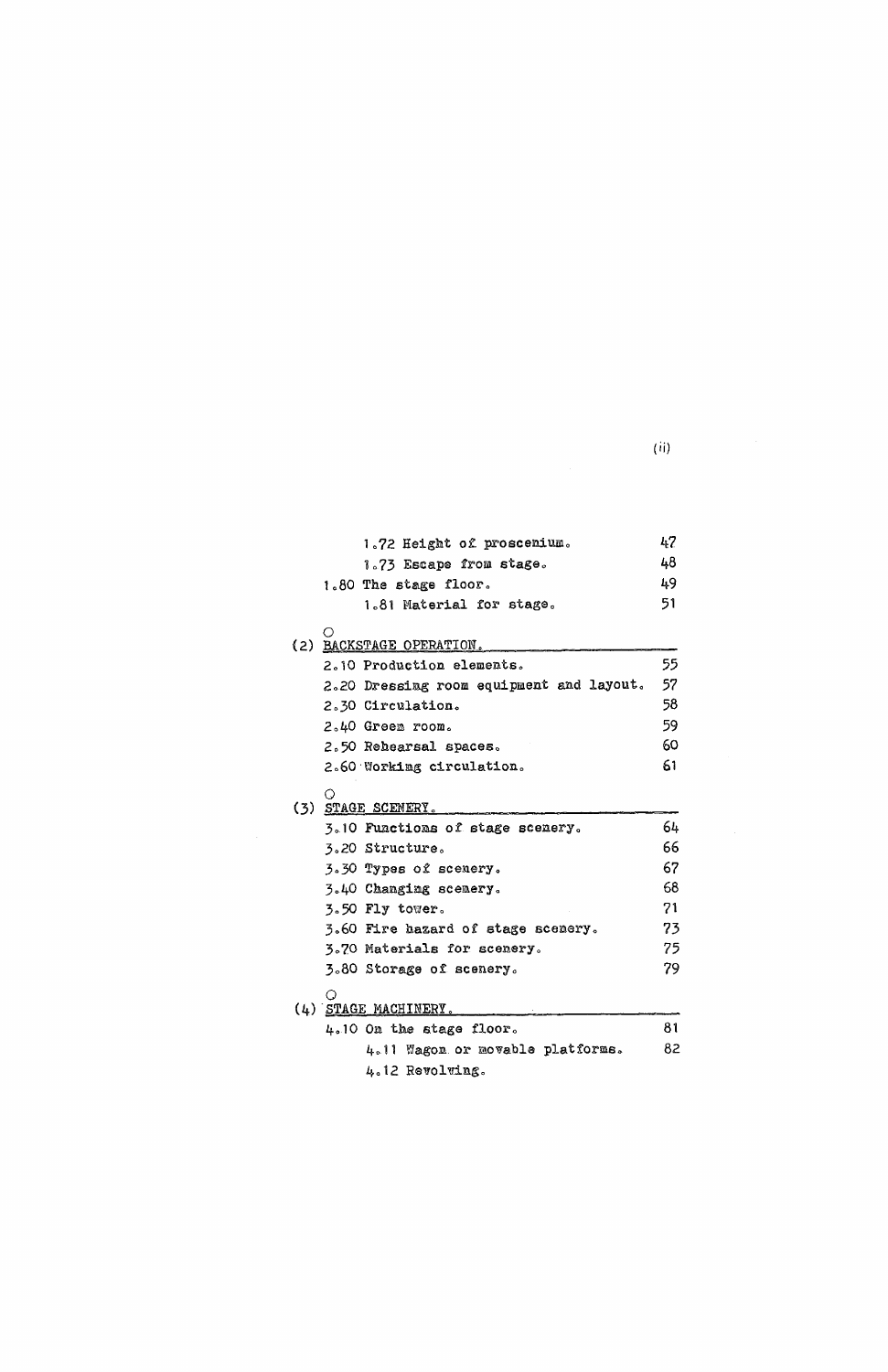$(iii)$ 

|    | 4.13 Elevators / lifts.                                                     | 85          |
|----|-----------------------------------------------------------------------------|-------------|
|    | 4.14 Mechanical problems of lifts.                                          | 86          |
|    | 4.20 In the flies.                                                          | 88          |
|    | 4.21 Counterbalance hoist systems.                                          | 89          |
|    | 4.22 Electrically powered stage hoist                                       |             |
|    | systems.                                                                    | 94          |
|    | 4.23 Fluid-drive hoist systems.                                             | 99          |
| F) |                                                                             |             |
|    | (5) STAGE LIGHTING.                                                         |             |
|    | 5.10 Light sources.                                                         | 102         |
|    | 5.20 Lighting tools.                                                        | 106         |
|    | 5.30 Lighting controls.                                                     | 112         |
|    | 5.31 Lighting control equipment.                                            | 113         |
|    | 5.32 Control rooms.                                                         | 114         |
|    | 5.40 Stage lighting installations.                                          | 115         |
|    | 5.50 Positioning for proscenium and                                         |             |
|    | apron stages.                                                               | 116         |
|    | 5.60 Positioning for arema stages.                                          | 122         |
|    | 5.70 Access to lighting positions.                                          | $125 -$     |
| O  |                                                                             |             |
|    | (6) CONCLUSION.                                                             | <u> 126</u> |
|    |                                                                             |             |
|    | (7) COMPARATIVE STUDY AND EXAMPLES.                                         |             |
| b. | Stage Design for P.J. Civic Centre. 129<br>Ob as Dead on Oak Departments of |             |

 $\bullet$ Stage Design for Dewan Budiman Mara Institute of Technology. 136. Proposed Seremban Civic Centre  $\bullet$ 

 $\sim 400$ 

(Stage Design).  $147$